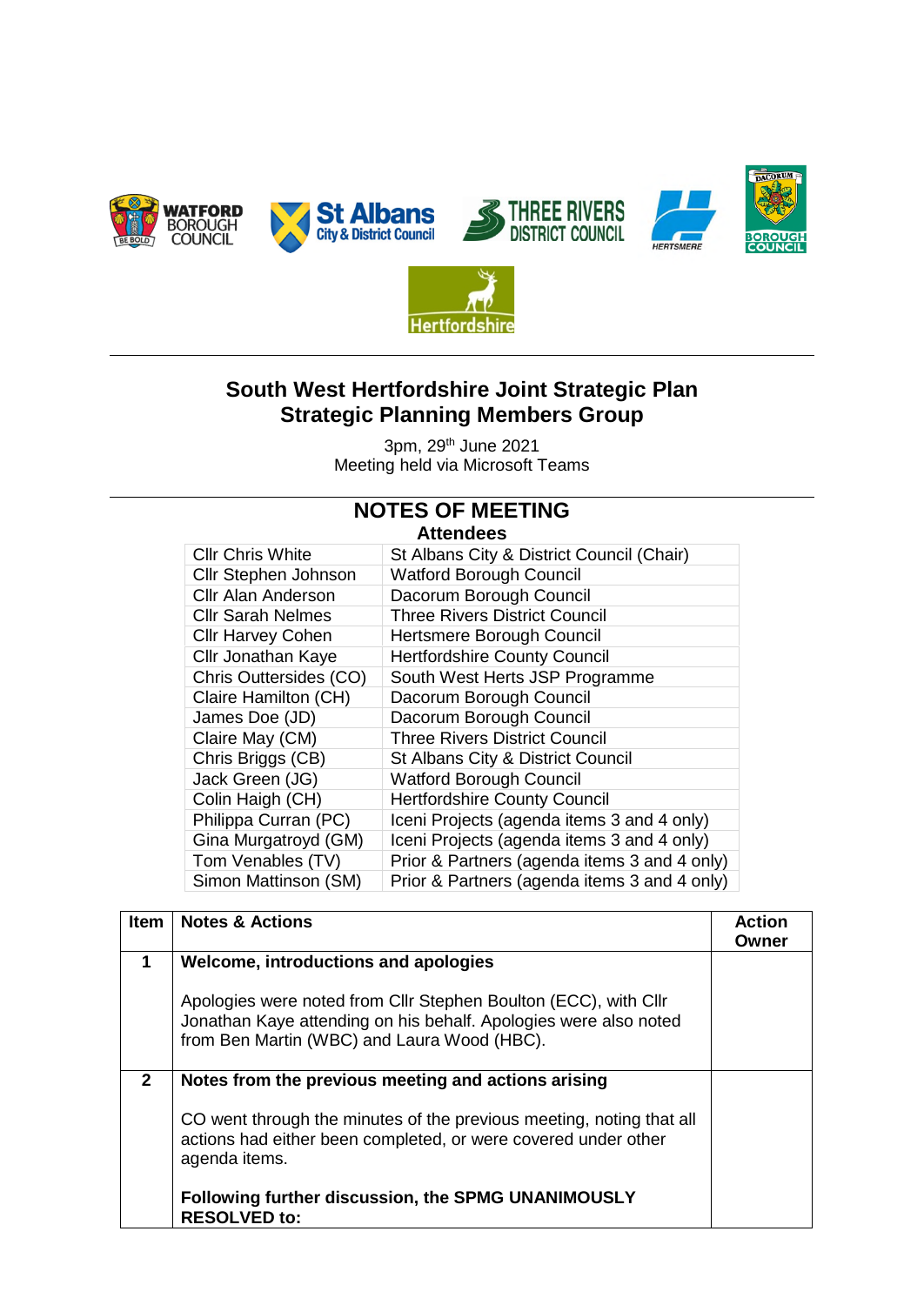|              | 2.1<br>Agree that the notes and actions from the SPMG meeting<br>held on the 31 <sup>st</sup> March 2021 represent an accurate record<br>of that meeting.                                                                                                                                                                                                                                                                  |                |
|--------------|----------------------------------------------------------------------------------------------------------------------------------------------------------------------------------------------------------------------------------------------------------------------------------------------------------------------------------------------------------------------------------------------------------------------------|----------------|
| $\mathbf{3}$ | <b>Communications, Engagement &amp; Branding</b>                                                                                                                                                                                                                                                                                                                                                                           |                |
|              | CO introduced the item noting that both the Steering Group and the<br>Strategic Planning Members Group had requested an updated<br>Communications and Engagement Plan to run alongside the<br>approved 2021/22 JSP programme. CO also confirmed that the draft<br>Plan had included review and input from the Steering Group,<br>Planning Officer Group as well as communications officers form<br>across the partnership. |                |
|              | PC explained the key elements of the Plan and the associated<br>timings, including the production of a JSP 'one pager' document that<br>will be used to inform stakeholders of the key JSP facts, such as<br>what the JSP is and why it is being produced. Other key elements of<br>the plan include key messaging and communications protocols<br>across the partner authorities.                                         |                |
|              | CIIr White noted that references within the draft Plan to 'ongoing'<br>should be tightened up with definitive dates used wherever possible.                                                                                                                                                                                                                                                                                |                |
|              | CO confirmed that he was working with a number of web platform<br>providers, with the intention being to launch a JSP web platform<br>alongside the JSP visioning work.                                                                                                                                                                                                                                                    |                |
|              | PC explained that Iceni had also been working on a refresh of the<br>JSP branding and logo, using the logo that had been used to support<br>the SW Herts - Your Future engagement programme as a base.<br>Once agreed, the intention was that this logo would then be used on<br>all JSP messaging and literature moving forward, starting with the<br>visioning work.                                                     |                |
|              | Following a presentation and discussion of a number of possible logo<br>options, it was agreed that the words 'Joint Strategic Plan' should<br>feature in the logo. It was also agreed that the colours and 'SW<br>Herts' wording was appropriate.                                                                                                                                                                         |                |
|              | Following discussion, the group agreed to delegate responsibility for<br>finalising the JSP logo to the Strategic Planning Officer Group                                                                                                                                                                                                                                                                                   |                |
|              | Following further discussion, the SPMG UNANIMOUSLY<br><b>RESOLVED to:</b>                                                                                                                                                                                                                                                                                                                                                  |                |
|              | Note the JSP Communications and Engagement Plan.<br>3.1                                                                                                                                                                                                                                                                                                                                                                    |                |
|              | <b>ACTIONS:</b><br><b>SPOG to finalise JSP logo</b>                                                                                                                                                                                                                                                                                                                                                                        | <b>CO/SPOG</b> |
| 4            | <b>JSP Visioning Engagement Strategy</b>                                                                                                                                                                                                                                                                                                                                                                                   |                |
|              |                                                                                                                                                                                                                                                                                                                                                                                                                            |                |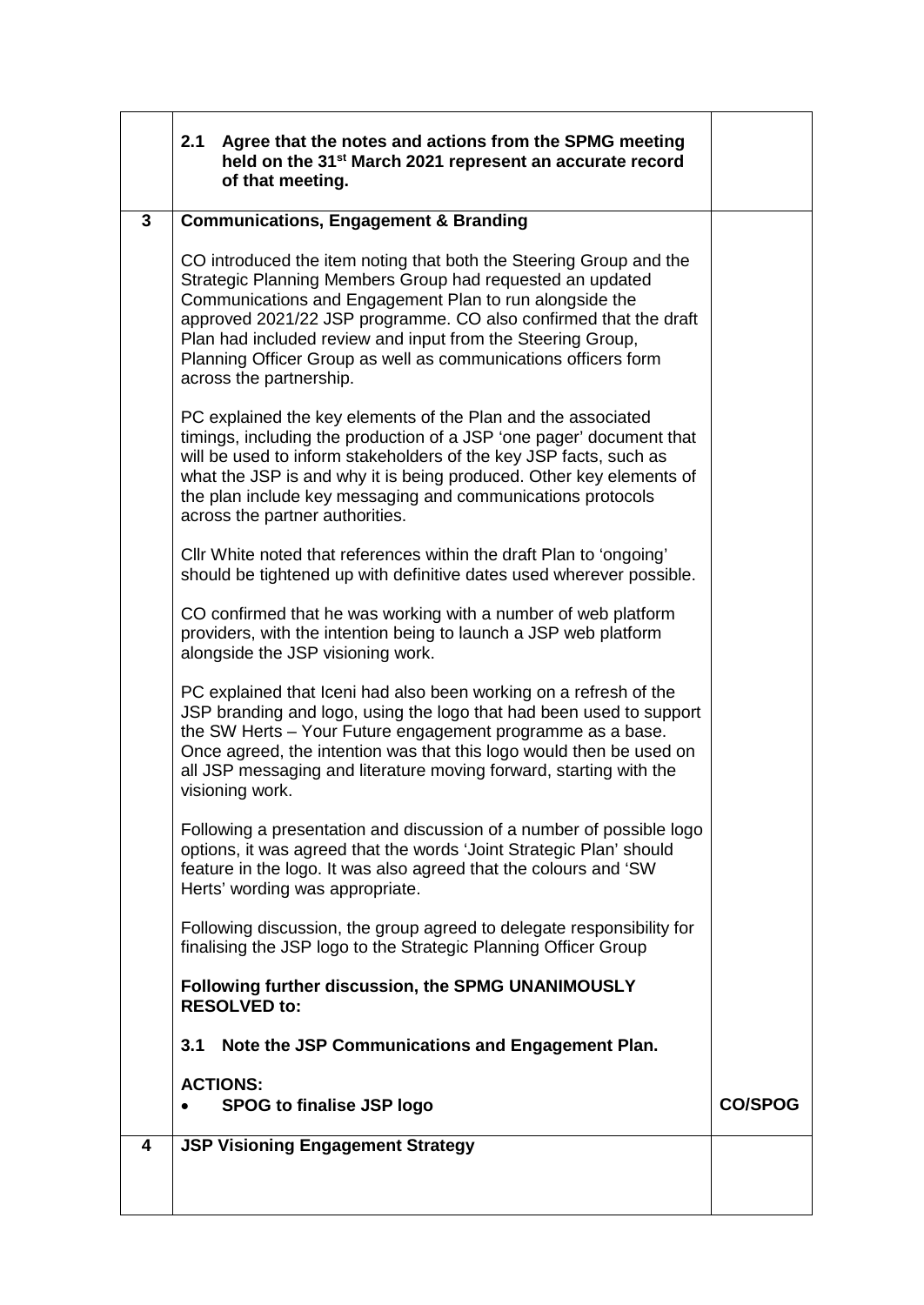| TV introduced the item explaining that Prior & Partners had been<br>engaged by the partnership to assist with the creation of a JSP<br>vision.                                                                                                                                                                                                                                                                                                                                                                                                                                            |                |
|-------------------------------------------------------------------------------------------------------------------------------------------------------------------------------------------------------------------------------------------------------------------------------------------------------------------------------------------------------------------------------------------------------------------------------------------------------------------------------------------------------------------------------------------------------------------------------------------|----------------|
| TV took the group through a presentation, setting out the key<br>elements of the proposed visioning exercise, noting the following<br>points:                                                                                                                                                                                                                                                                                                                                                                                                                                             |                |
| The visioning will be split into three separate phases, running<br>$\bullet$<br>between July and late autumn;<br>It is proposed to engage with key stakeholders, businesses<br>$\bullet$<br>and the public, as well as Members across the partner<br>authorities.<br>The intention is for stage 1 to be held online, but for stages 2<br>$\bullet$<br>and 3 to occur in person, should Government guidelines<br>permit this.<br>• While Prior & Partners will assist with the majority of the<br>workshops, engagement with Members within each authority<br>will be led by the JSP team. |                |
| Cllr White queried whether the JSP logo would be used as part of the<br>visioning work. TV confirmed that this would be the case once the<br>logo was agreed.                                                                                                                                                                                                                                                                                                                                                                                                                             |                |
| Cllr Cohen queried how the youth focus group would be formed? CO<br>responded by confirming that the intention would be to initially use<br>the database of people who expressed an interest in being involved<br>in the future of South West Herts as part of the 2050 engagement<br>exercise.                                                                                                                                                                                                                                                                                           |                |
| CIIr Nelmes questioned the role of residents groups and Parish<br>Councils as part of the visioning groups, the need to ensure that all<br>voices were heard as part of the process, and that proportionate<br>representation was achieved, both from the various groups, but also<br>geographically across SW Herts.                                                                                                                                                                                                                                                                     |                |
| CO responded by clarifying that representations from Parish<br>Councils and the like could be limited to a certain number of<br>attendees from each organisation, to ensure proportionate<br>representation and that all voices would be heard.                                                                                                                                                                                                                                                                                                                                           |                |
| CIIr Anderson noted that any visioning work should reiterate the<br>reasons for preparing a JSP, and in particular the importance of<br>infrastructure provision as a critical part of the JSP narrative.                                                                                                                                                                                                                                                                                                                                                                                 |                |
| Following discussion, the group agreed to delegate responsibility for<br>finalising the visioning engagement to the Strategic Planning Officer<br>Group                                                                                                                                                                                                                                                                                                                                                                                                                                   |                |
| Following further discussion, the SPMG UNANIMOUSLY<br><b>RESOLVED to:</b>                                                                                                                                                                                                                                                                                                                                                                                                                                                                                                                 |                |
| <b>Agree the JSP Visioning Engagement Strategy</b><br>4.1                                                                                                                                                                                                                                                                                                                                                                                                                                                                                                                                 |                |
| <b>ACTIONS:</b><br>SPOG to finalise the JSP Visioning Engagement Strategy                                                                                                                                                                                                                                                                                                                                                                                                                                                                                                                 | <b>CO/SPOG</b> |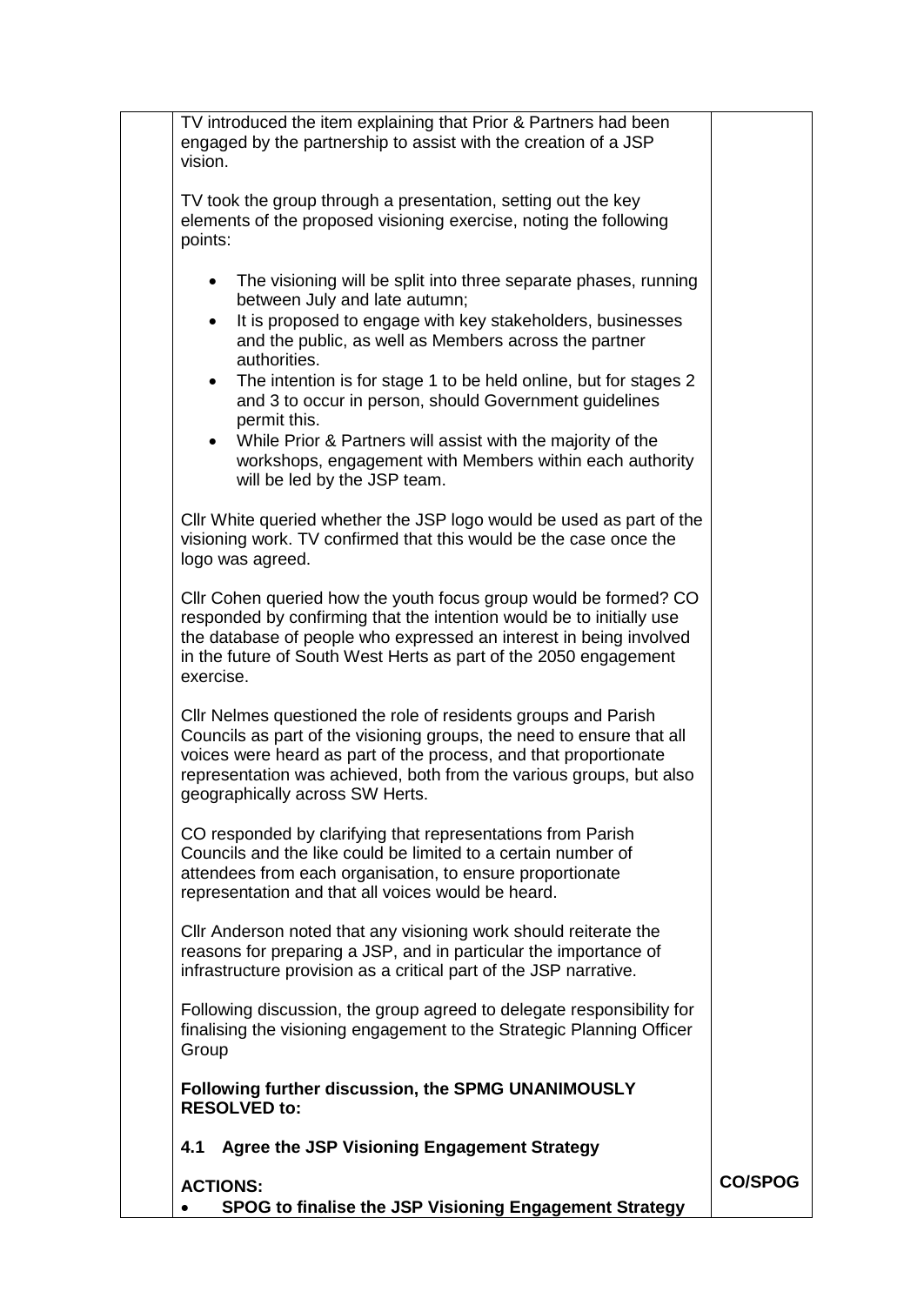| 5 | <b>Draft Statement of Common Ground</b>                                                                                                                                                                                                               |    |
|---|-------------------------------------------------------------------------------------------------------------------------------------------------------------------------------------------------------------------------------------------------------|----|
|   | CO introduced the final draft SCG noting that the document had<br>been reviewed by the Steering Group, the SPOG as well as internal<br>legal officers and the JSP programme's external legal advisors.                                                |    |
|   | CO also explained that the following programming arrangements had<br>been provisionally agreed in relation to each authority's SCG (and<br>SCI) approvals processes:                                                                                  |    |
|   | <b>Watford:</b> (Cabinet for both processes) - $6th$ September                                                                                                                                                                                        |    |
|   | St Albans: (Local Plan Advisory Group followed by Policy<br>Committee $-7$ <sup>th</sup> September (LPAG) followed by 21 <sup>st</sup> September<br>(PC)                                                                                              |    |
|   | <b>Three Rivers:</b> (PRC and Full Council for both processes) $-13th$<br>September (PRC) followed by 19 <sup>th</sup> October (Full Council)                                                                                                         |    |
|   | <b>Dacorum:</b> (Cabinet and Full Council for SCI and Cabinet for SCG) -<br>21 <sup>st</sup> September (Cabinet) followed by 17 <sup>th</sup> November (FC)                                                                                           |    |
|   | <b>Hertsmere:</b> (Executive and Full Council for both processes) – SCI –<br>7 <sup>th</sup> July (Executive) followed by 21 <sup>st</sup> July (FC), <b>SCG</b> : October 13 <sup>th</sup><br>(Executive) followed by 17 <sup>th</sup> November (FC) |    |
|   | <b>HCC</b> – Delegation and Exec Member sign off (flexible)                                                                                                                                                                                           |    |
|   | CO confirmed that he was working with officers to ensure that the<br>SCI and SCG were now on forward plans to ensure that any<br>reporting deadlines weren't missed and that the JSP programme<br>could keep on track.                                |    |
|   | Cllr White questioned whether a glossary should be included within<br>the final document, and whether the logo would be used.                                                                                                                         |    |
|   | Following further discussion, the SPMG UNANIMOUSLY<br><b>RESOLVED to:</b>                                                                                                                                                                             |    |
|   | 5.1<br>Recommend the endorsement of the SCG back to their<br>constituent authorities for approval.                                                                                                                                                    |    |
|   | <b>ACTIONS:</b>                                                                                                                                                                                                                                       |    |
|   | CO to finalise reporting and approvals arrangements<br>across the partner authorities.                                                                                                                                                                | CO |
| 6 | <b>Draft Statement of Community Involvement</b>                                                                                                                                                                                                       |    |
|   | CO confirmed that the draft SCI had been reviewed by SPOG and<br>would now be taken through the same approvals processes as<br>agreed for the SCG.                                                                                                    |    |
|   | Following further discussion, the SPMG UNANIMOUSLY<br><b>RESOLVED to:</b>                                                                                                                                                                             |    |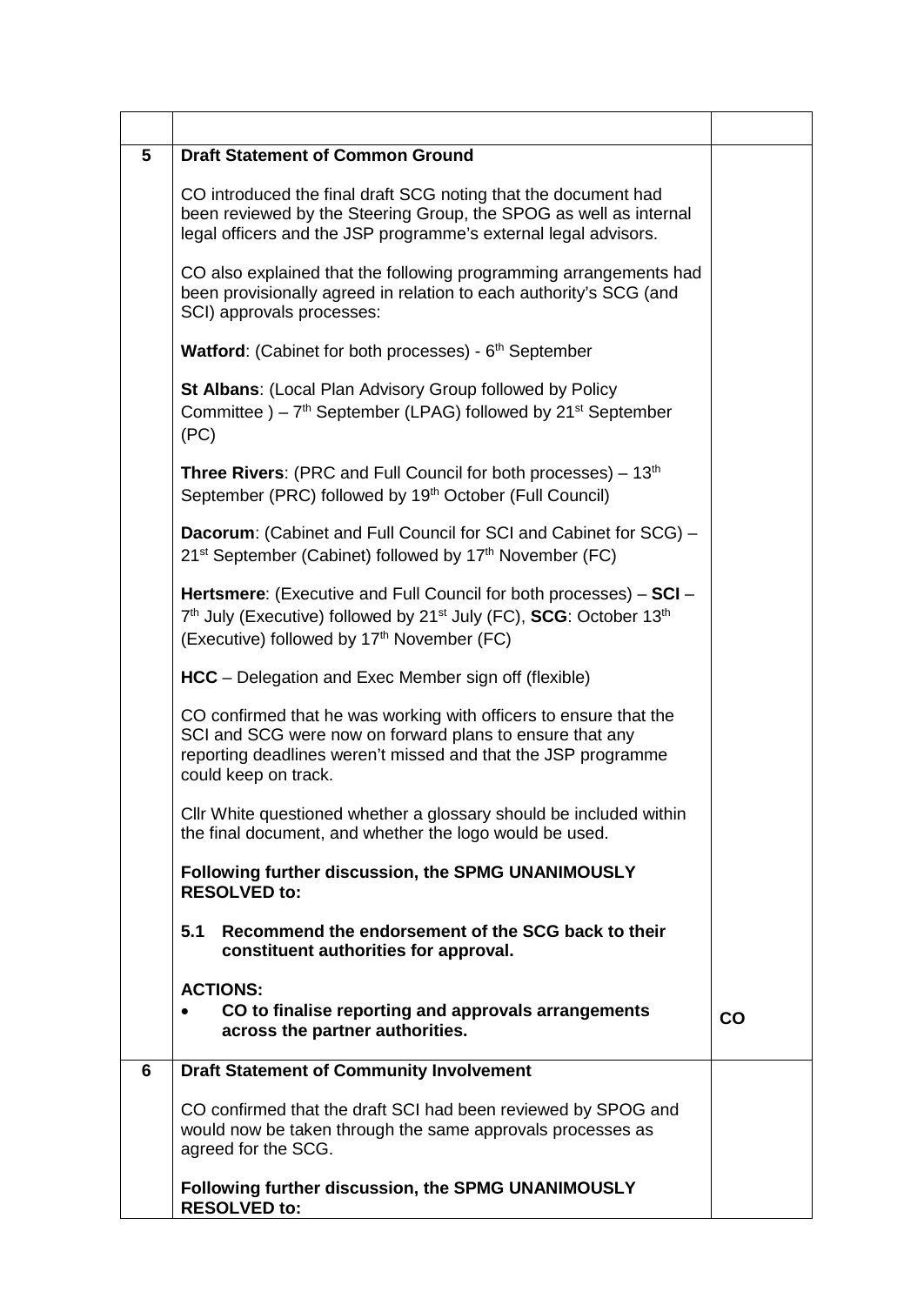|                | 6.1<br>Recommend the endorsement of the SCI back to their<br>constituent authorities.                                                                                                                                              |           |
|----------------|------------------------------------------------------------------------------------------------------------------------------------------------------------------------------------------------------------------------------------|-----------|
|                | <b>ACTIONS:</b><br>CO to finalise reporting and approvals arrangements<br>across the partner authorities.                                                                                                                          | CO        |
| $\overline{7}$ | <b>JSP Recruitment Update</b>                                                                                                                                                                                                      |           |
|                | CO confirmed that interviews for the two additional JSP roles were<br>scheduled for the 30 <sup>th</sup> June. CO noted that the interview panel would<br>comprise representatives from Dacorum and Watford as well as<br>himself. |           |
|                | <b>ACTIONS:</b><br>• CO to email SPMG with the outcome of the recruitment<br>process, once completed.                                                                                                                              | <b>CO</b> |
| 8              | <b>Publishing of SPMG Papers</b>                                                                                                                                                                                                   |           |
|                | CO introduced the item by explaining that the SPMG had previously<br>agreed to publish the agenda and agreed minutes only for each<br>SPMG meeting.                                                                                |           |
|                | Following a specific question raised at a Member JSP briefing, CO<br>asked whether Members would be happy to publish any supporting<br>papers at the same time the agenda and minutes were published.                              |           |
|                | CO confirmed that he would ensure that any papers that were<br>published were not commercially sensitive or contained any material<br>that could prejudice the preparation of the JSP in any way.                                  |           |
|                | Following further discussion, the SPMG UNANIMOUSLY<br><b>RESOLVED to:</b>                                                                                                                                                          |           |
|                | Publish supporting papers for SPMG meetings at the same<br>8.1<br>time agendas and minutes are published.                                                                                                                          |           |
| 9              | <b>Standing Items</b>                                                                                                                                                                                                              |           |
|                | JSP Strategic Programme – CO confirmed that this now<br>reflected the visioning engagement programme as presented<br>by Prior & Partners.                                                                                          |           |
|                | <b>JSP Budget</b> – Cllr White requested that future versions of<br>the budget should clearly delineate between income and<br>expenditure.                                                                                         |           |
|                | <b>Risk Register – Cllr White reviewed the Risk Register and</b><br>the mitigation measures as set out.                                                                                                                            |           |
|                | Following further discussion, the SPMG UNANIMOUSLY<br><b>RESOLVED to:</b>                                                                                                                                                          |           |